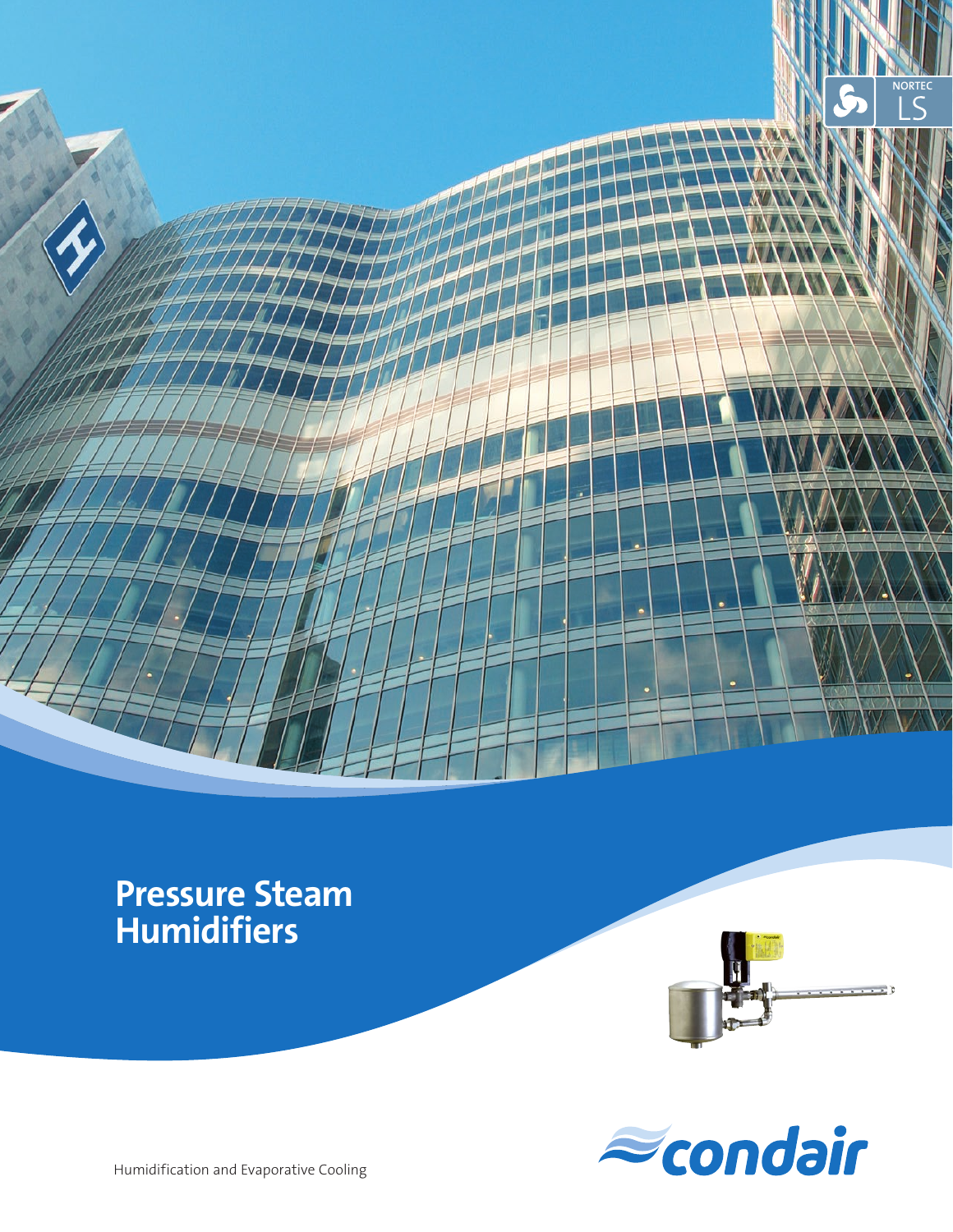





educational facilities government buildings institutional buildings printing plants museums and galleries commercial offices

### Humidifiers designed to deliver reliable humidity from facility steam boilers.

People spend 90% of their lives indoors, therefore the importance of correct temperature and humidity levels are critical to personal health and comfort. Too much humidity can be as destructive as too little.

Manufacturing and industrial processes are also directly affected by the indoor environment. Like people, machines work better in favorable surroundings. All equipment and processes respond in various ways to temperature and humidity fluctuations. For maximum performance, reliable temperature and humidity are essential.

In hospitals, universities, museums, galleries, and other facilities, boiler steam humidification is a tried and true way to achieve reliable humidity control.

The Nortec LS Series provides accurate, cost effective humidification directly utilizing steam from your central facility boiler. Constructed from quality 304 stainless steel, the LS Series humidifiers are designed for long hospitals **business** operating life with minimal maintenance.



- **3** Tube support bracket, ensures proper unit installation.
- **4** Interconnecting pipes between dispersion tube and separator.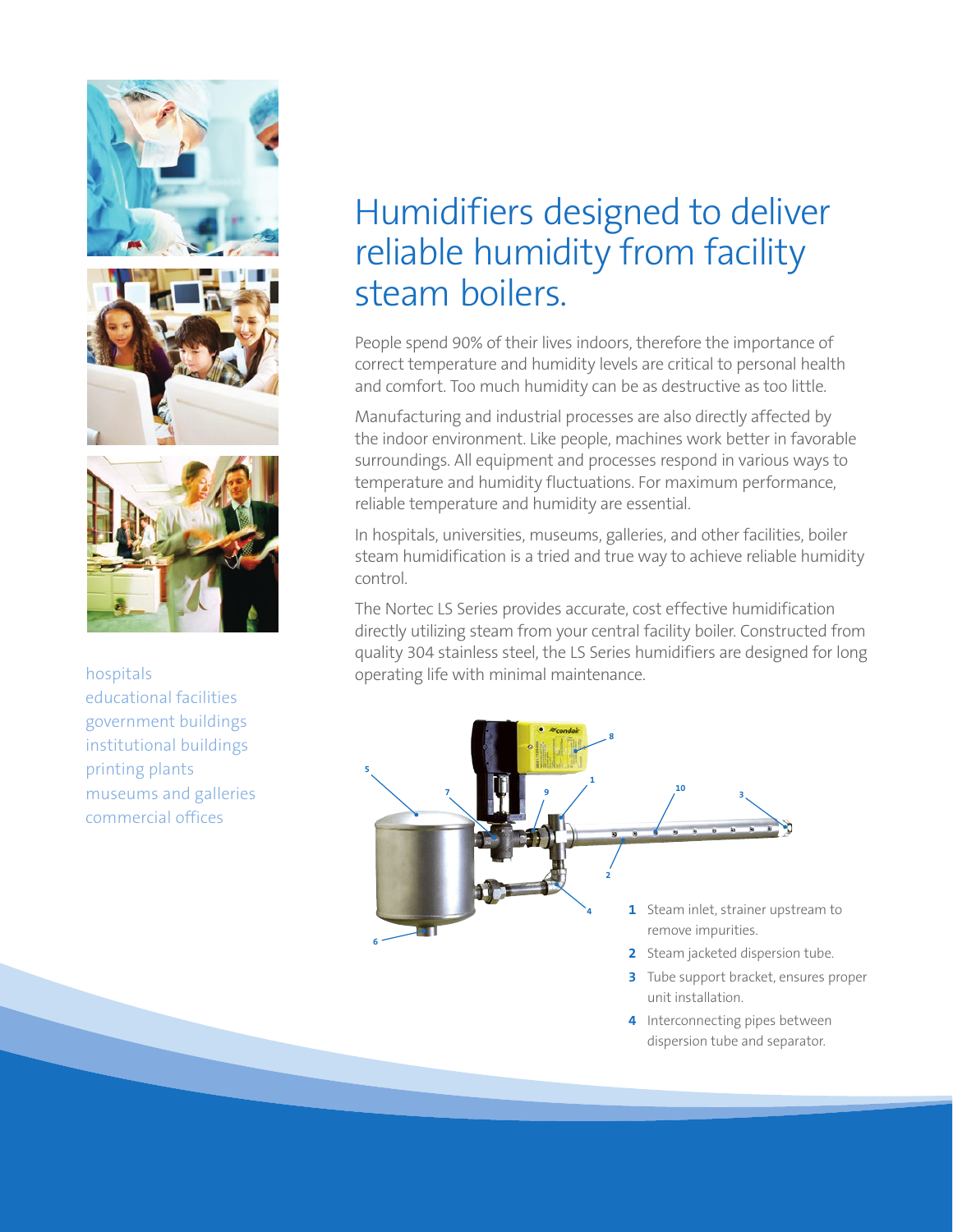

# **Technology**

Nortec **LS Series** provides precise humidity control using high quality bronze and stainless globe valves that are available in a variety of CV ranges. Paired with a spring return electric or pneumatic actuators, the LS Series offers flexibility for many applications.

Steam is distributed though either jacketed tube or short absorption manifolds that are available in a variety of dimensions to suit many applications. Jacketed tube distributors offer exceptional value, and feature a steam heating

Short absorption manifolds provide rapid steam absorption through the use of an array of steam distributor tubes attached to a central header. Available insulation ensures high efficiencies in addition to excellent performance.



- Available single or multiple tube configurations (AS Series)
- Available with short absorption distributors (AM Series)
- Pressure ranges from 2-50 PSIG (14-345 kPa)
- High capacity system up to 3200 lbs/hr (1452 kg/hr)
- Economical and cost effective system to meet high humidity requirements
- Delivers precise humidity control
- Steam jacketed dispersion tubes to prevent "spitting"
- Available tube insulation for increased efficiency
- Suitable for boilers operating on DI, RO or potable water
- Available pneumatic or electric controls

- **5** Steam separator ensures only condensate-free steam is discharged into the air stream.
- **6** Condensate outlet to steam trap for recirculation to boiler for energy efficient operation.
- **7** Steam control valve meters steam entering dispersion tube.
- **8** Electric on/off and electric modulating actuators standard. Pneumatic valve actuator optional.
- **9** Tube adaptor connecting valve to dispersion tube. Factory installed silencers are available.
- **10** Steam outlet orifices sized for exact humidity output.